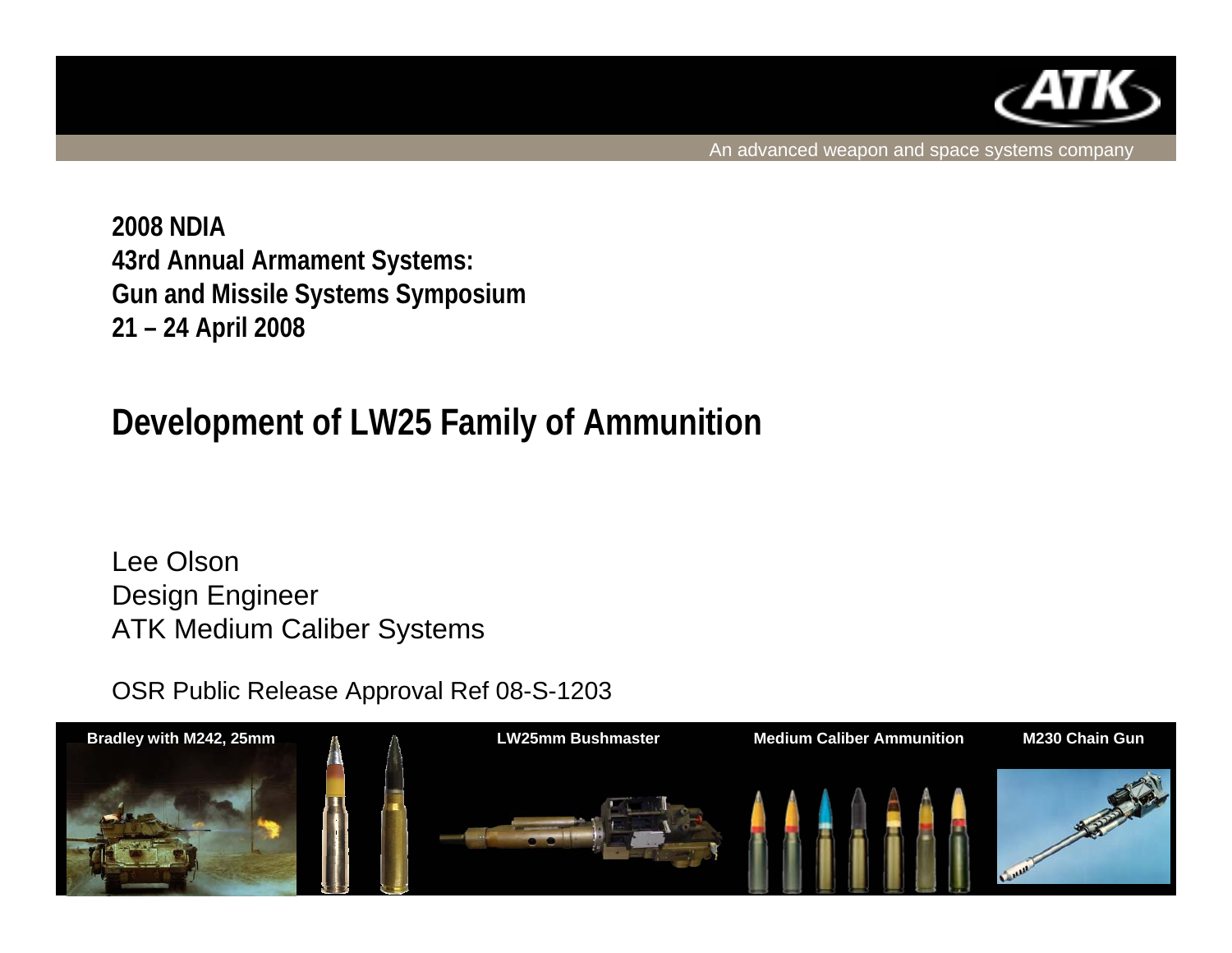

### **Why LW25**

## **Gun Characteristics Overview**

## **Cartridge Family**

**Cartridge Design Characteristics**

**Common Cartridge Components**

**Common Projectile Components**

**Cartridge Performance Summary**

**Conclusion**

**Acknowledgements & Contacts**

**Questions & Answers**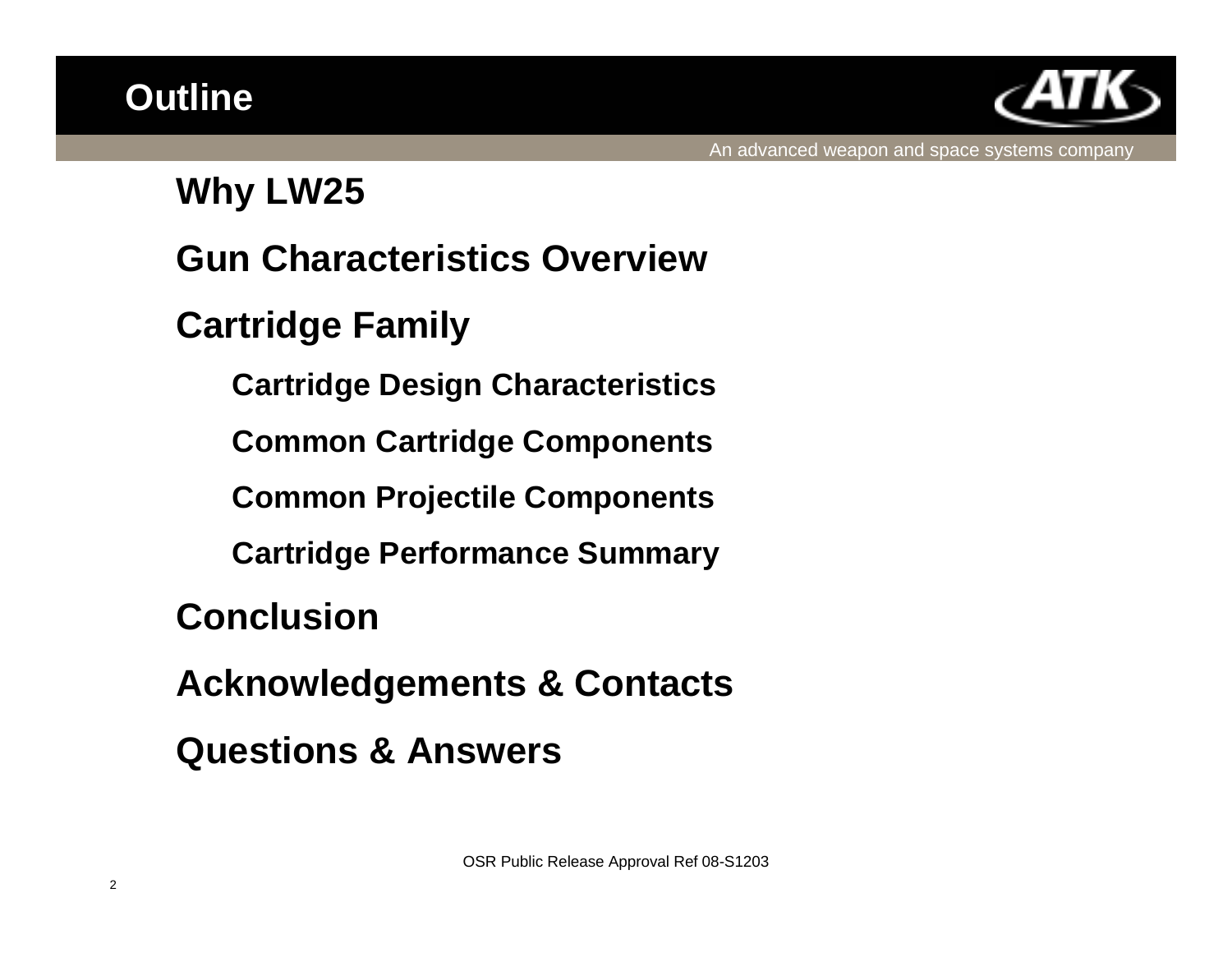

## **System size and weight comparable to M2 and Mk19**

## **Increased Lethality**

- 70 to 85% of M789 and M792
- -Programmable AirBurst Munition (PABM) capable

## **Remote or Manual Operation**

**Application-Nearly anywhere a M2, Mk19 or M240 is used**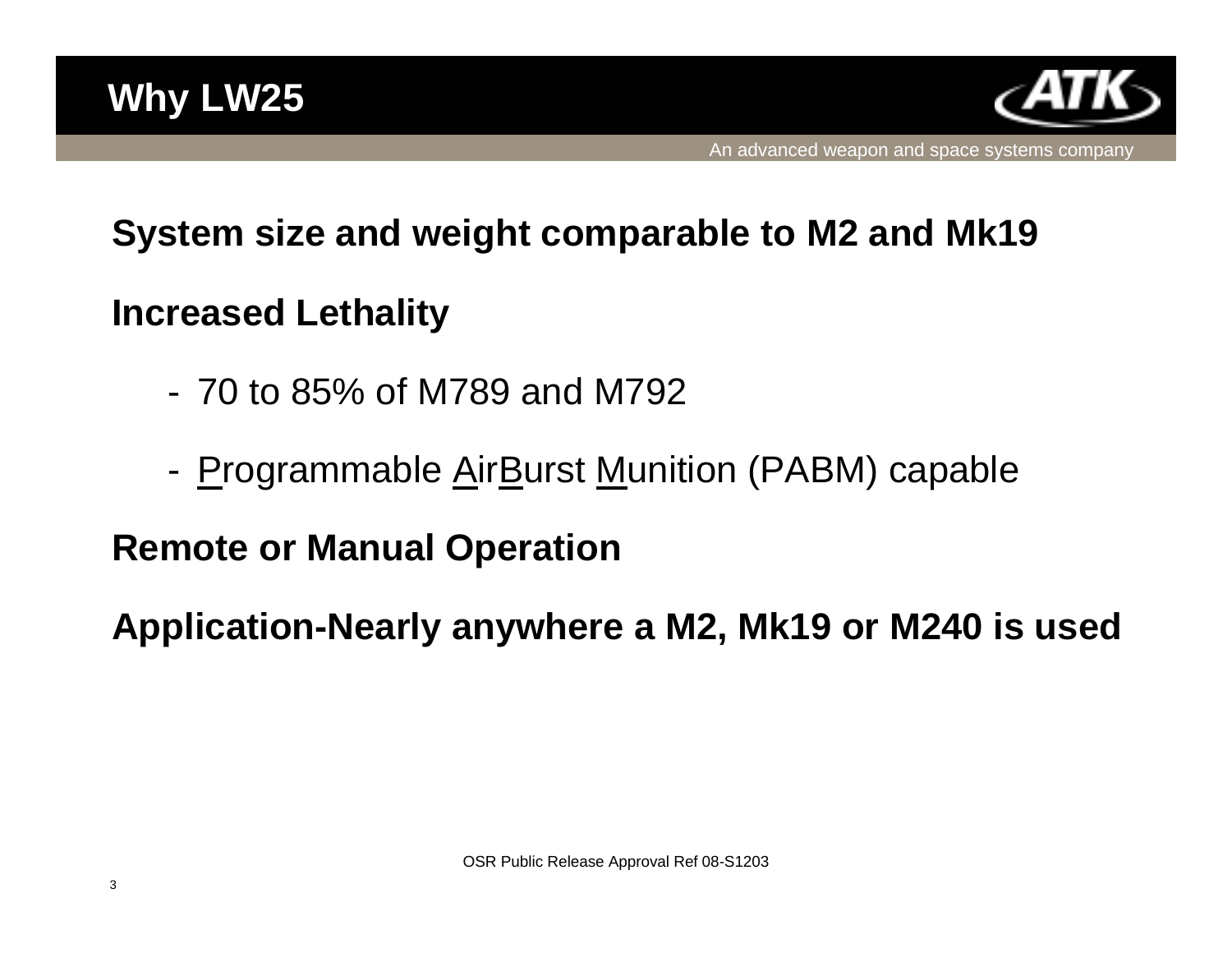## **LW25 Gun Characteristics**



|                              | An advanced weapon and space systems company   |
|------------------------------|------------------------------------------------|
| Caliber                      | 25mm X 59mm                                    |
| <b>Rate of Fire</b>          | 230-260 shots/minute                           |
| <b>Power Source</b>          | <b>External (electric) chain driven action</b> |
| <b>Power Requirement</b>     | $0.4$ Hp @ 28V DC                              |
| <b>Predicted Reliability</b> | <b>Mean Rounds Between Stoppages, 35K</b>      |
| <b>Feed System</b>           | <b>Dual Feed, First Round Select</b>           |
|                              |                                                |

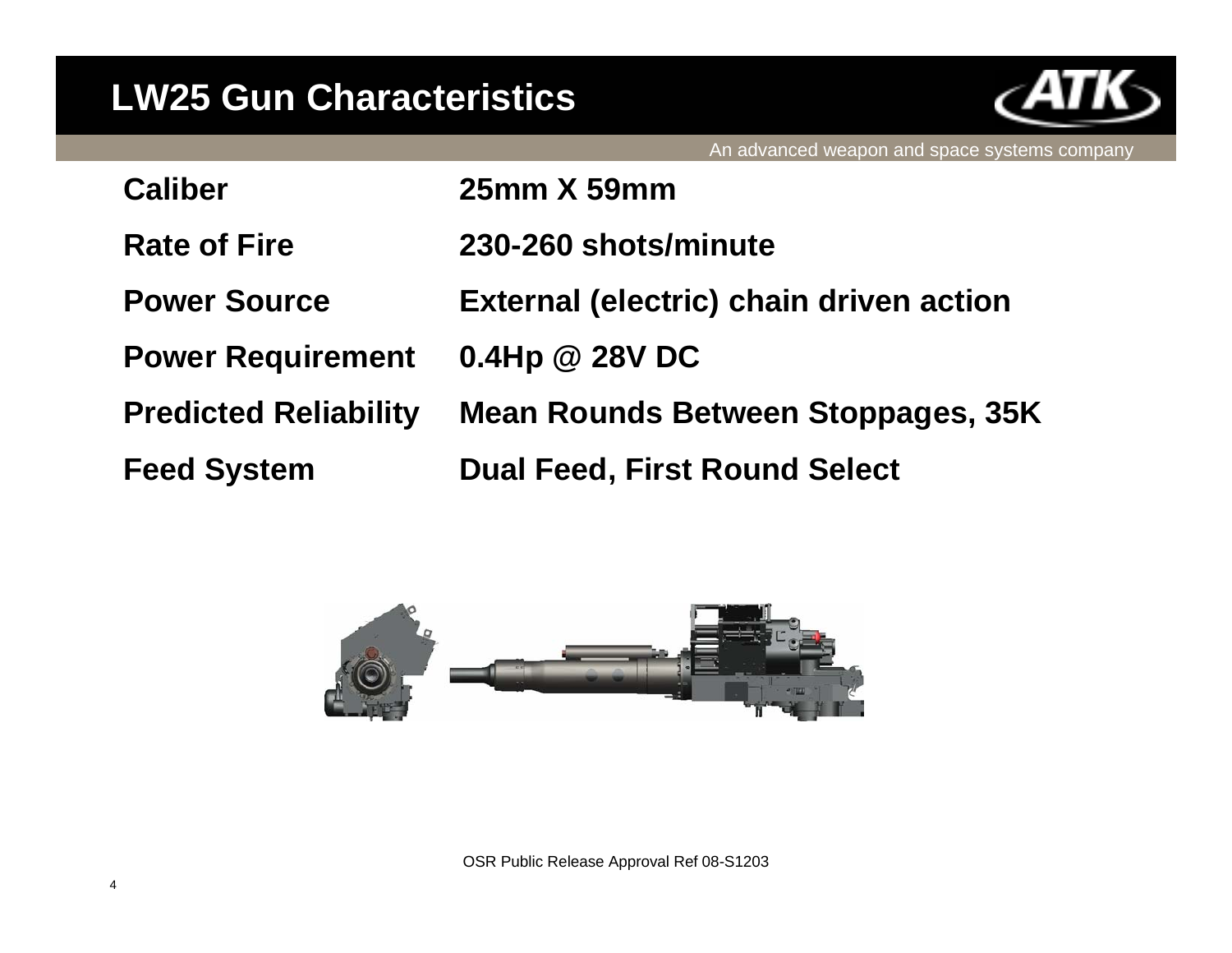## **LW25 Gun Characteristics**



#### **Size (w/o feed chutes):**

|  |  | Length- Less than 1,194 mm (47") |  |
|--|--|----------------------------------|--|
|--|--|----------------------------------|--|

**Width- Less than 280 mm (11")**

**Height- Less than 270 mm (10.625")**

#### **Weight:**

| <b>Receiver</b> | 15.8 kg (34.9 lb) |  |
|-----------------|-------------------|--|
| Feeder          | 8.6 kg (19 lb)    |  |
| <b>Barrel</b>   | 6.2 kg (13.6 lb)  |  |
| Total           | 30.6 kg (67.5 lb) |  |



OSR Public Release Approval Ref 08-S1203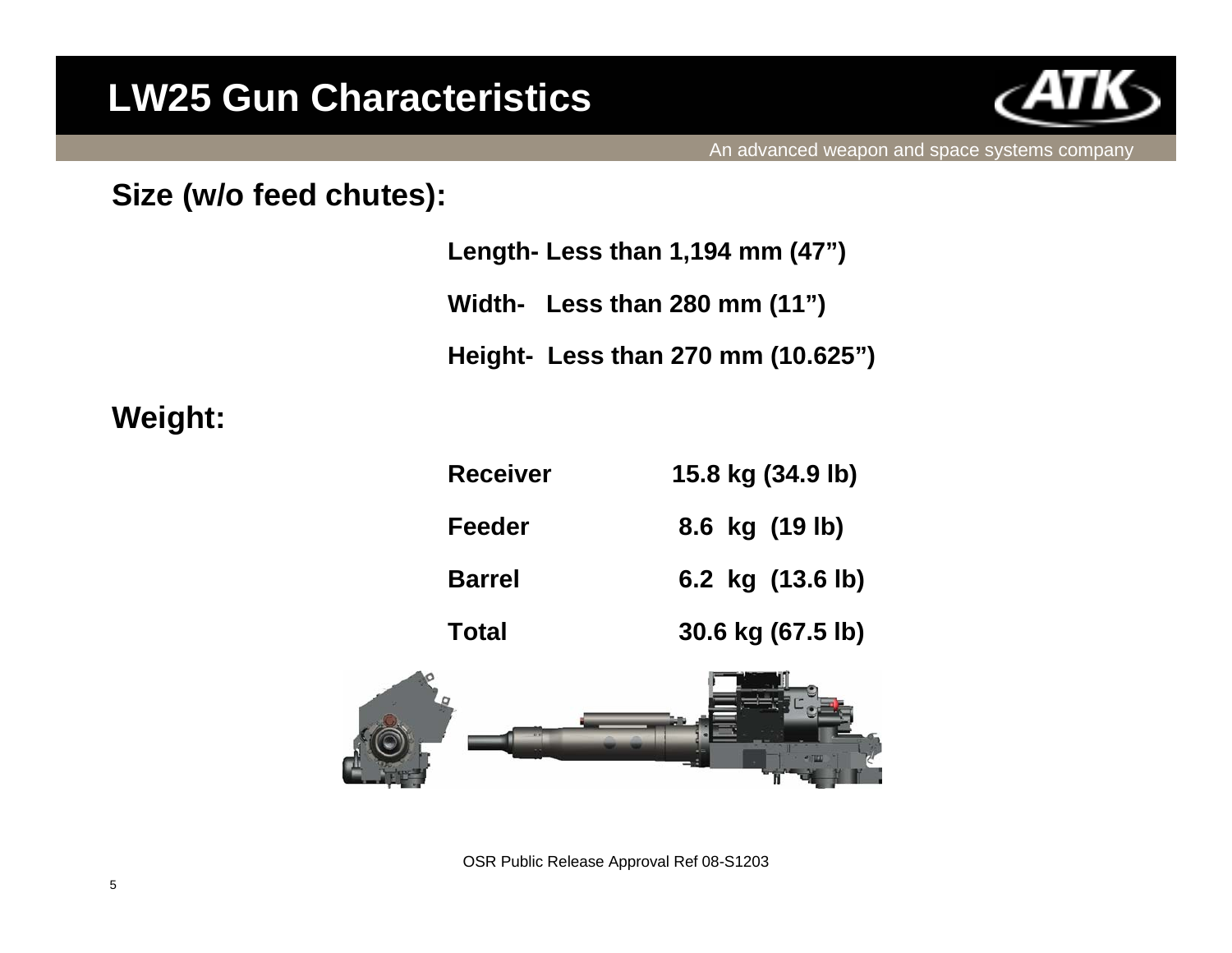## **LW25 Cartridge Family**



#### An advanced weapon and space systems company

#### **LW25 Ammunition**











**TP**

OSR Public Release Approval Ref 08-S1203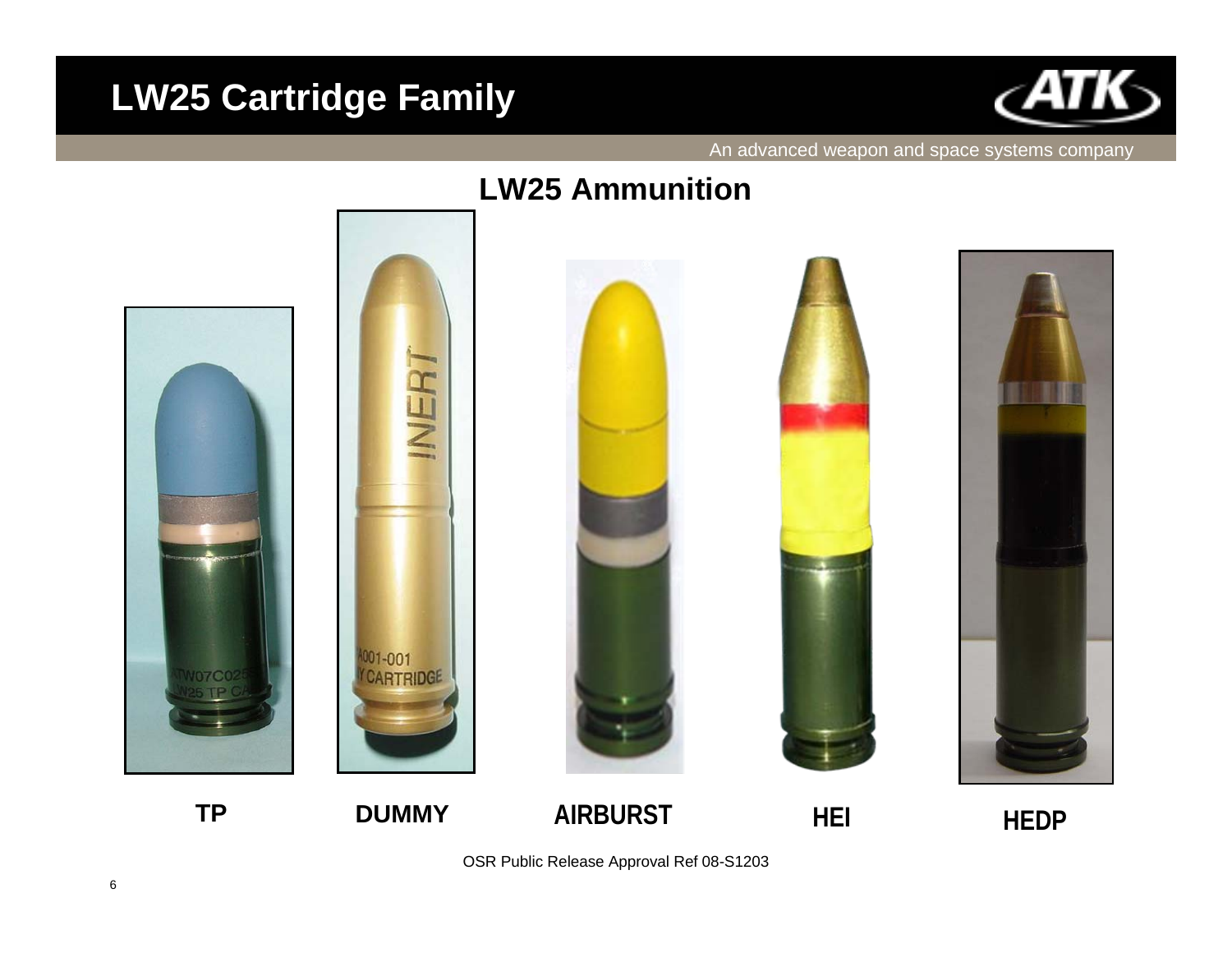# **LW25 Ammunition Family (Future Development)**

An advanced weapon and space systems company

## **Shot shell**

## **Non-lethal**

# **TP Marking**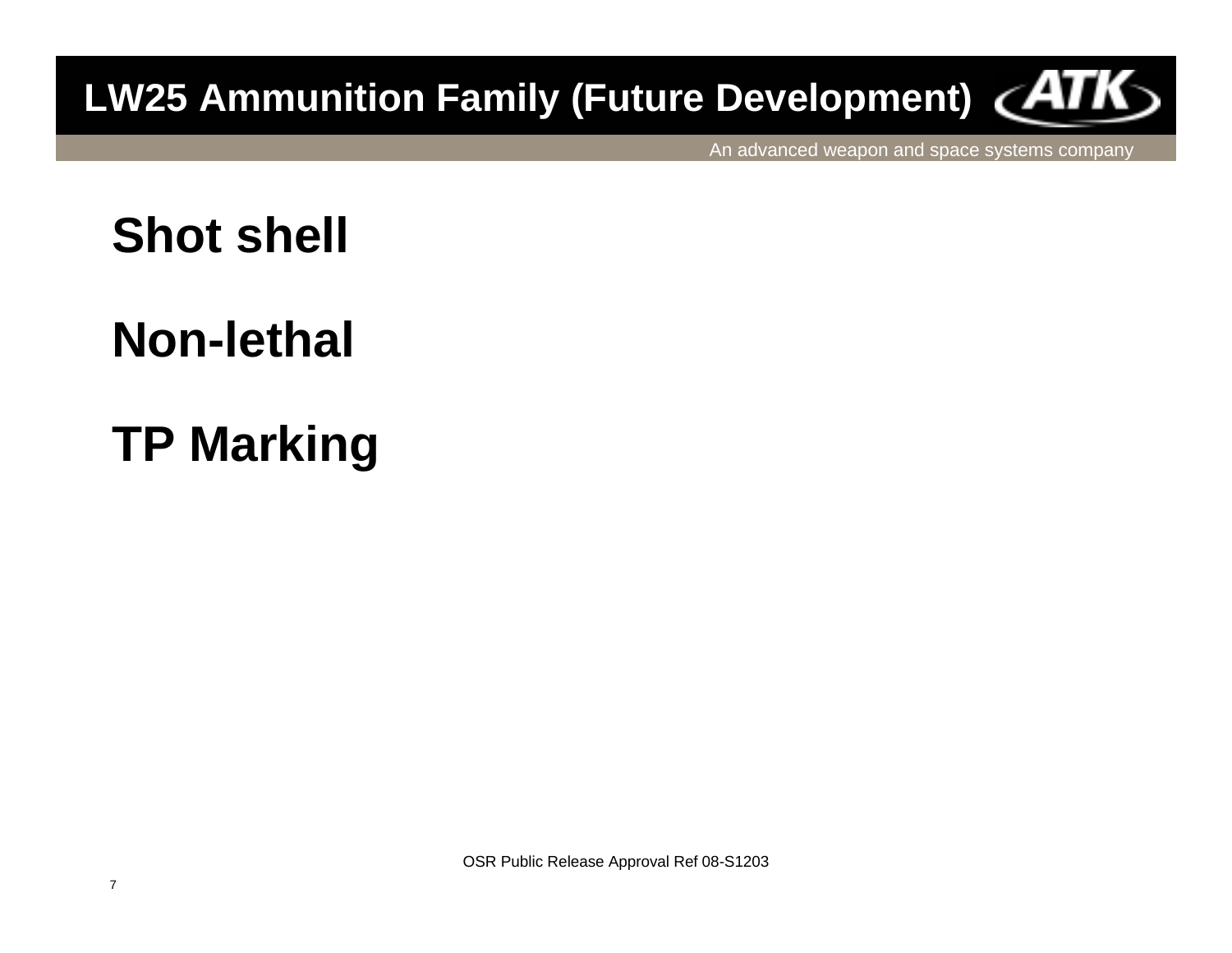

An advanced weapon and space systems company

**Length (max): 138.5 mm Weight : 174 g Projectile Mass: 141 g Muzzle Velocity: 400 m/s Dispersion: 0.5 mils**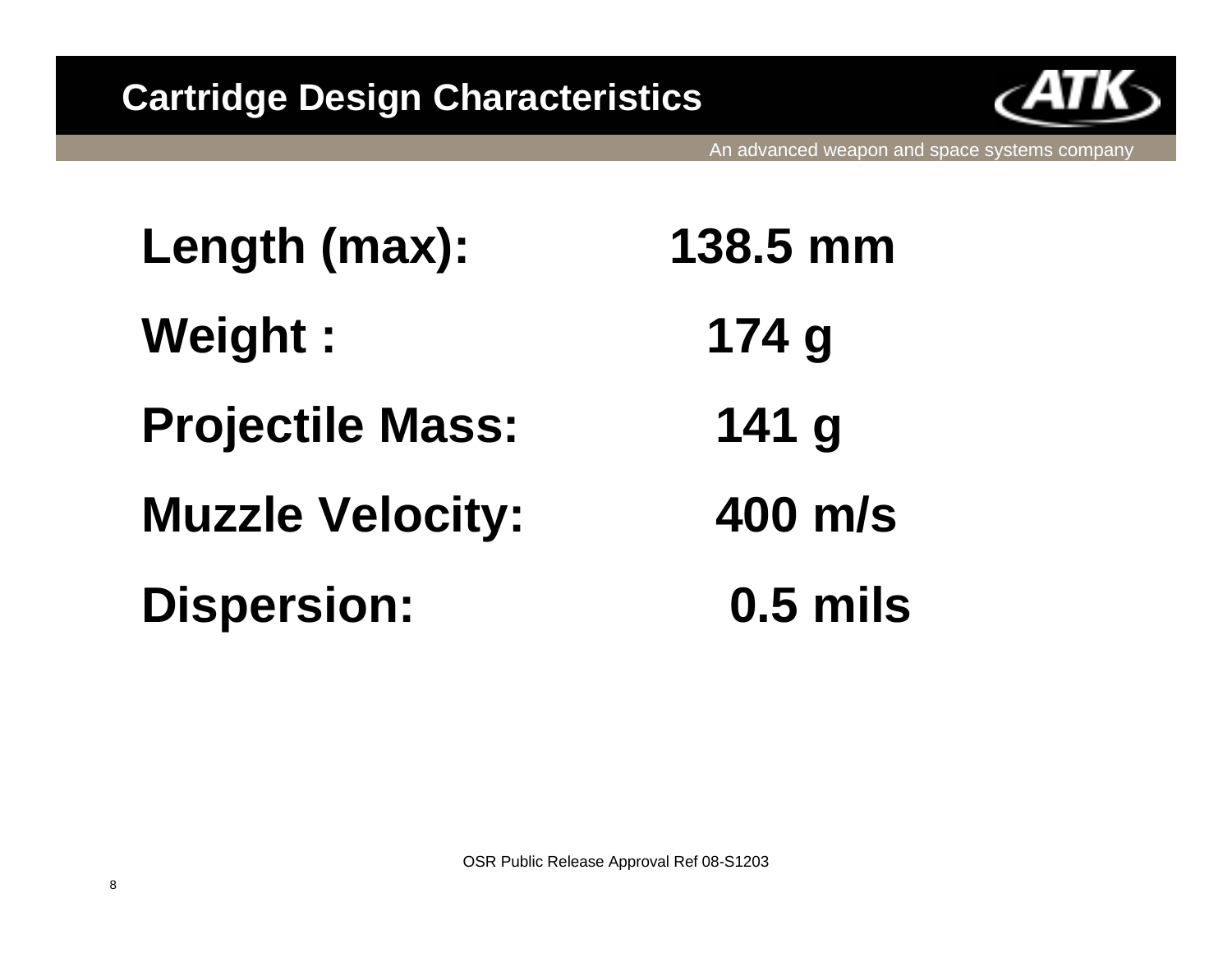

## **Common Components (reduces development time)**

- •**Primer (common with .50 Caliber)**
- •**Cartridge Case**
- •**Propellant**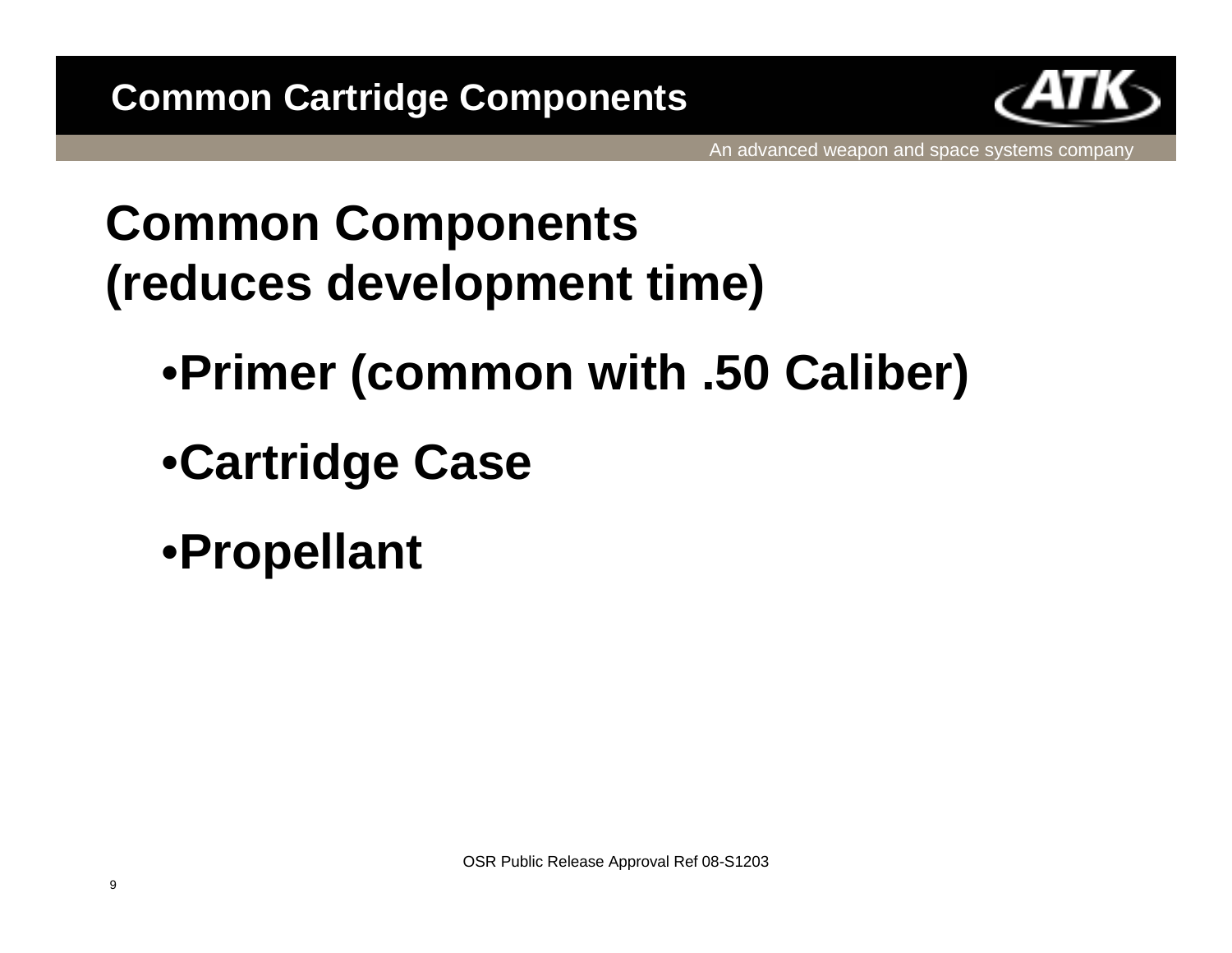

**Use of Common Components minimizes Development time**

•**Rotating Band for HEI, HEDP and TP common with M792, M793, PGU-23, PGU-25 etc.**

•**Modified M759 Fuze used on both HEI and HEDP, over 90% common with M759 Fuze used on M789 Cartridge**

•**Banded Projectile Body common to HEI and HEDP**

•**Airburst Projectile over 90% common with XM25**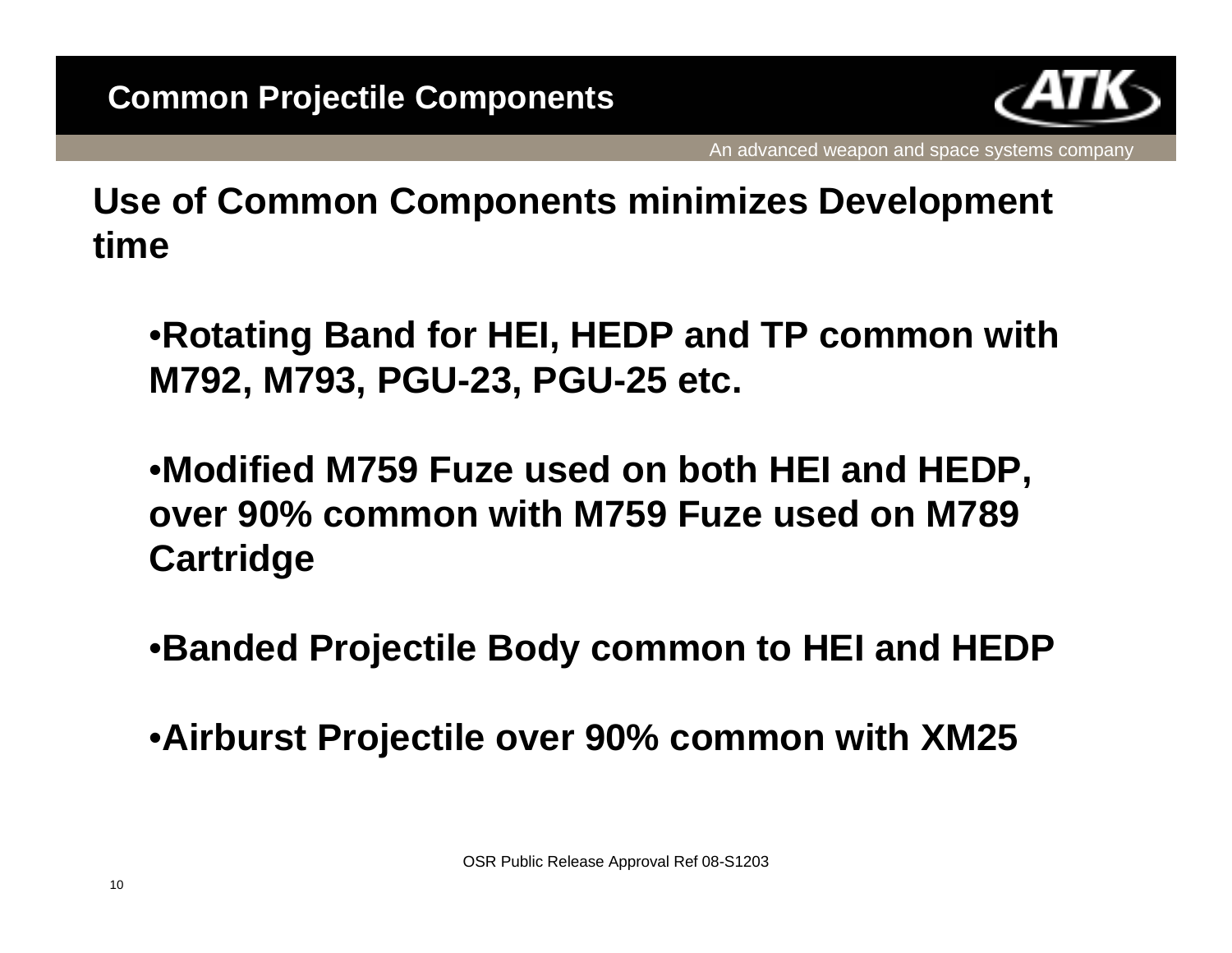## **HEI and HEDP Projectile**



#### An advanced weapon and space systems company





OSR Public Release Approval Ref 08-S1203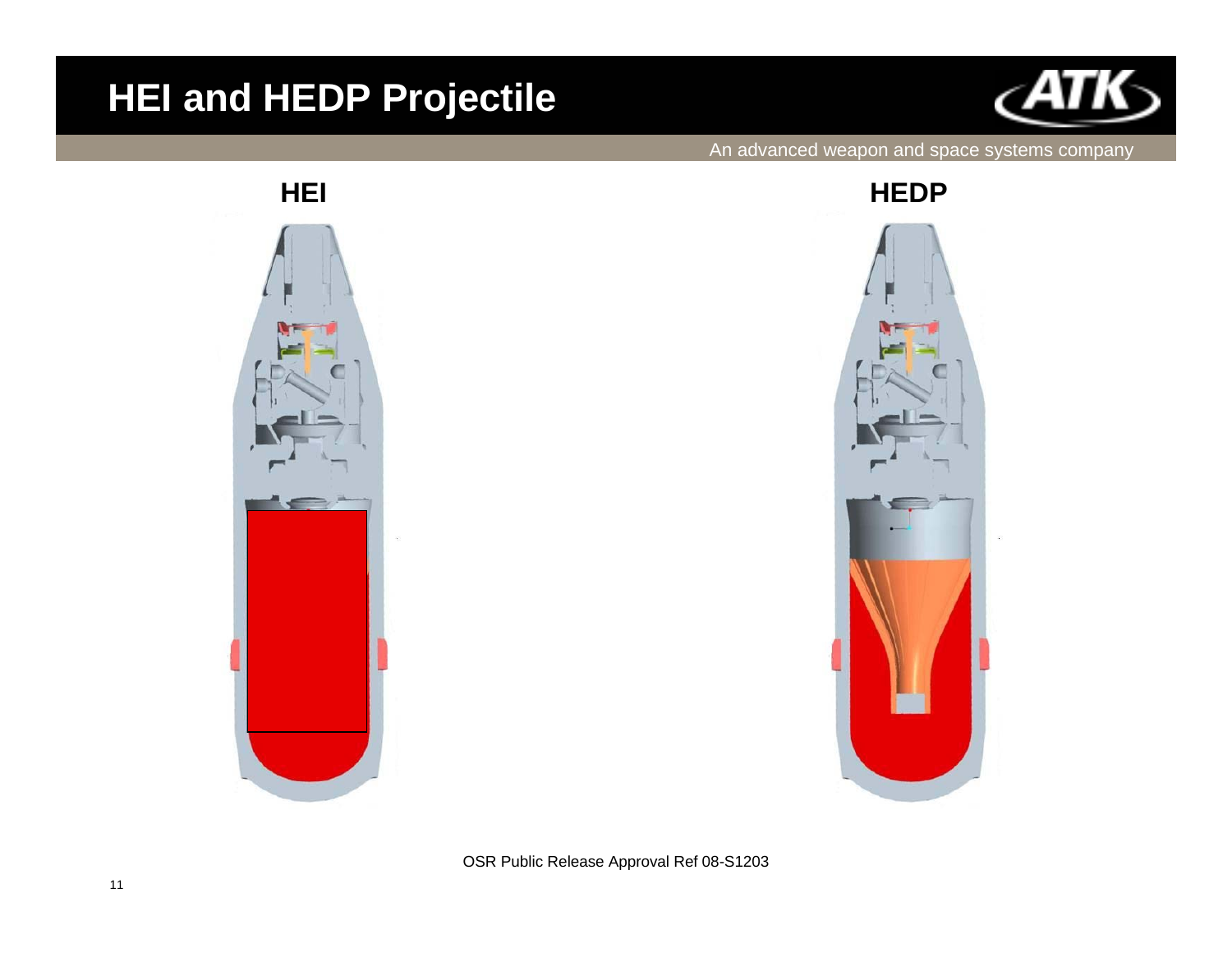

## **Velocity more than 400 m/s**

- **Case Mouth Pressure less than 275 MPa**
- **Dispersion less than 0.5 mil X 0.5 mil**
- **Predicted HEDP Penetration more than 1.4"**
- **Blast and Incendiary effects 85% of M792**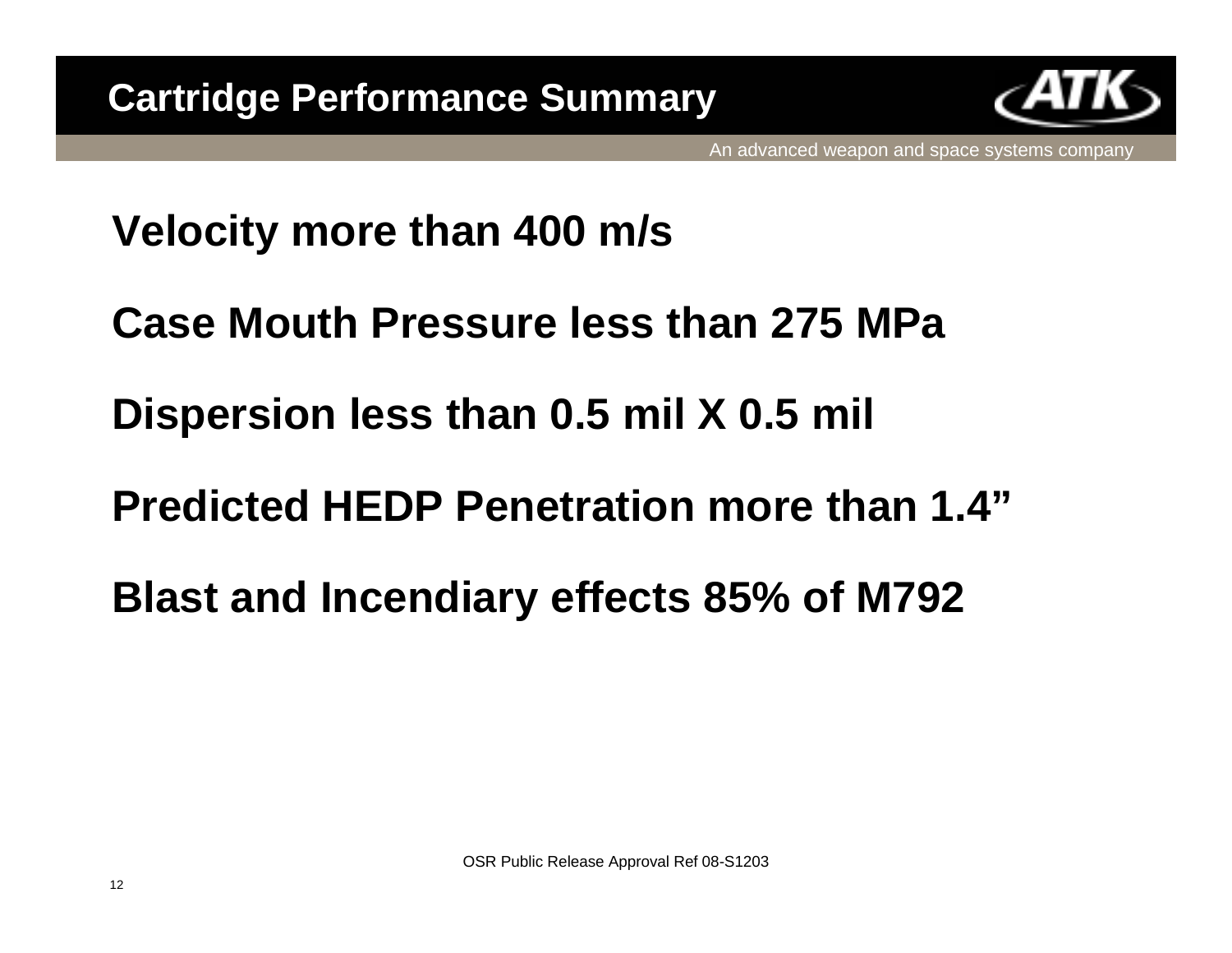

# **LW25 Ammunition and Gun offer:**

- **Low weight, low recoil, high lethality**
- **Combined Antipersonnel and Light Armor Penetration**
- **Dual Feed, First Round Select**
- **Lethality for Troops in defilade**
- **High reliability of gun and ammunition**

## **LW25 is a Unique tactical solution.**